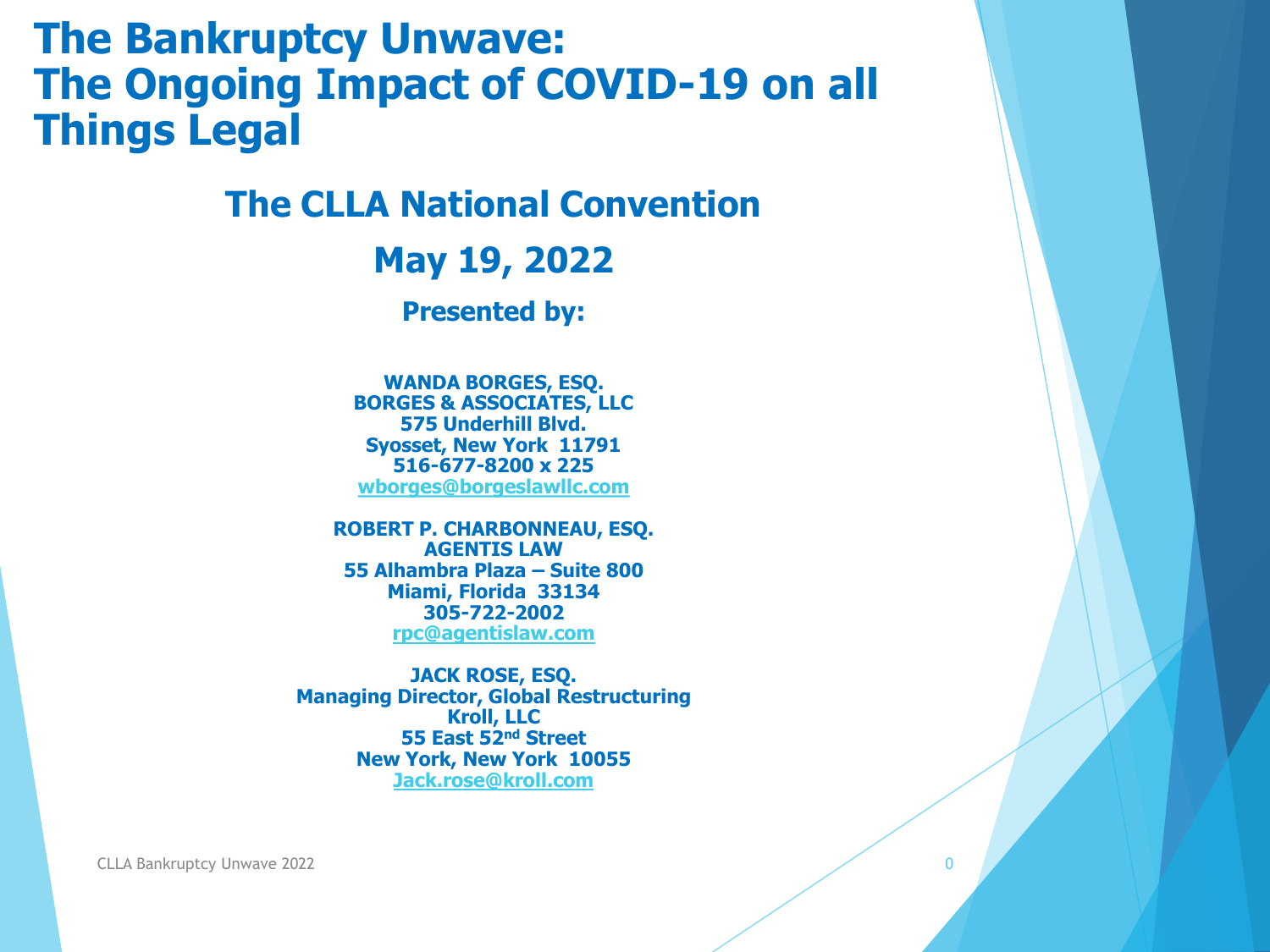**Became Law on 3/11/2021 provides/provided additional relief to address the continued impact of COVID-19 on the economy, public health, state and local governments, individuals, and businesses**

**Sec. 1001** 

**FY 2021 funding to the Dept of Agriculture**

**Grants and loans for small or midsized food processors or distributor, seafood processing facilities and processing vessels, farmers markets, producers** 

**To respond to COVID-19Foreclosure**

**Provide grants, loans and other assistance to**

**Maintain and Improve food and agricultural supplier**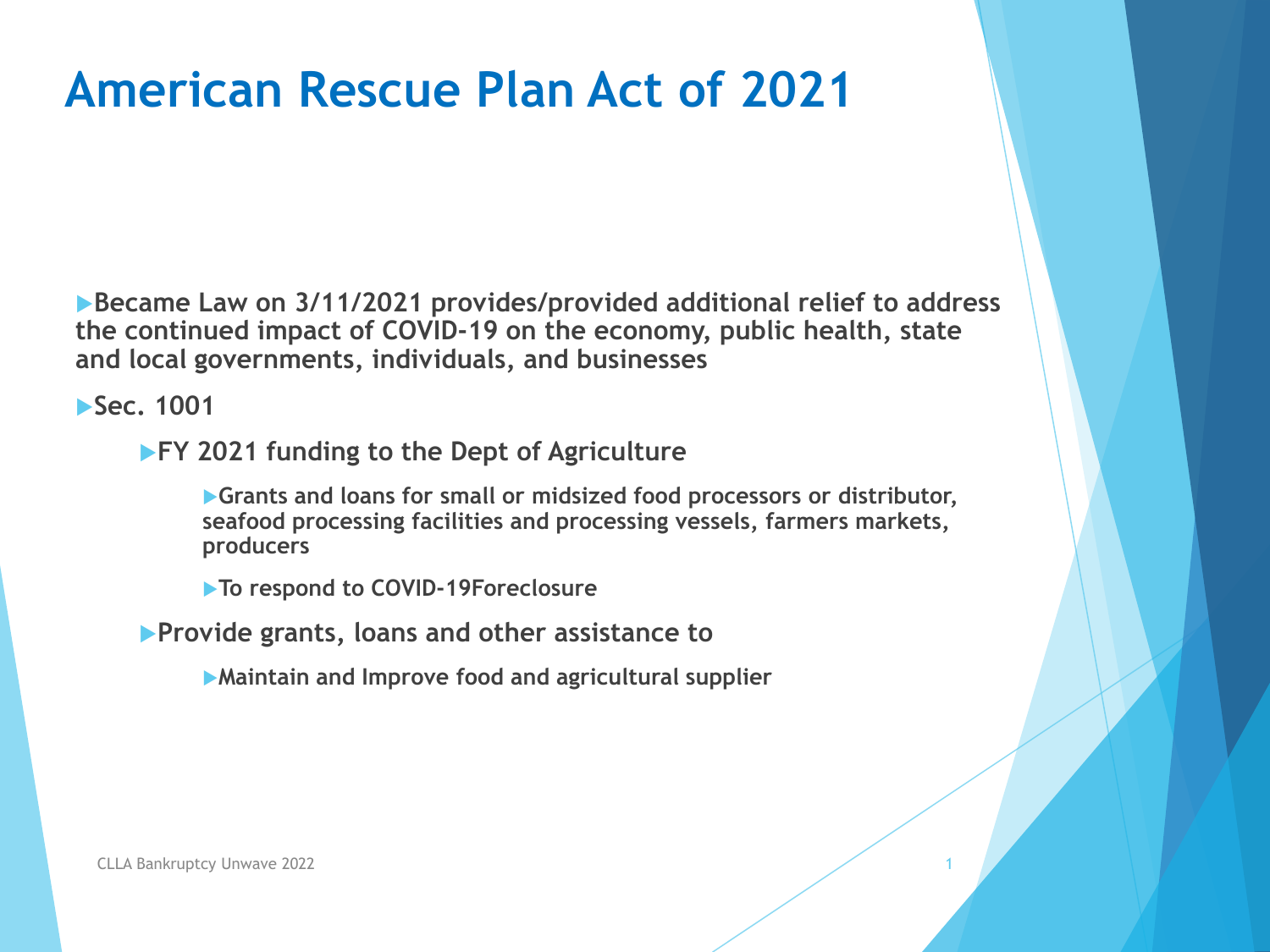**Sec. 1004** 

**Funding through FY 2022 to the Office of the Inspector General of USDA**

**Audits, investigations**

**Other oversight activities of projects and activities related to the COVID-19 pandemic**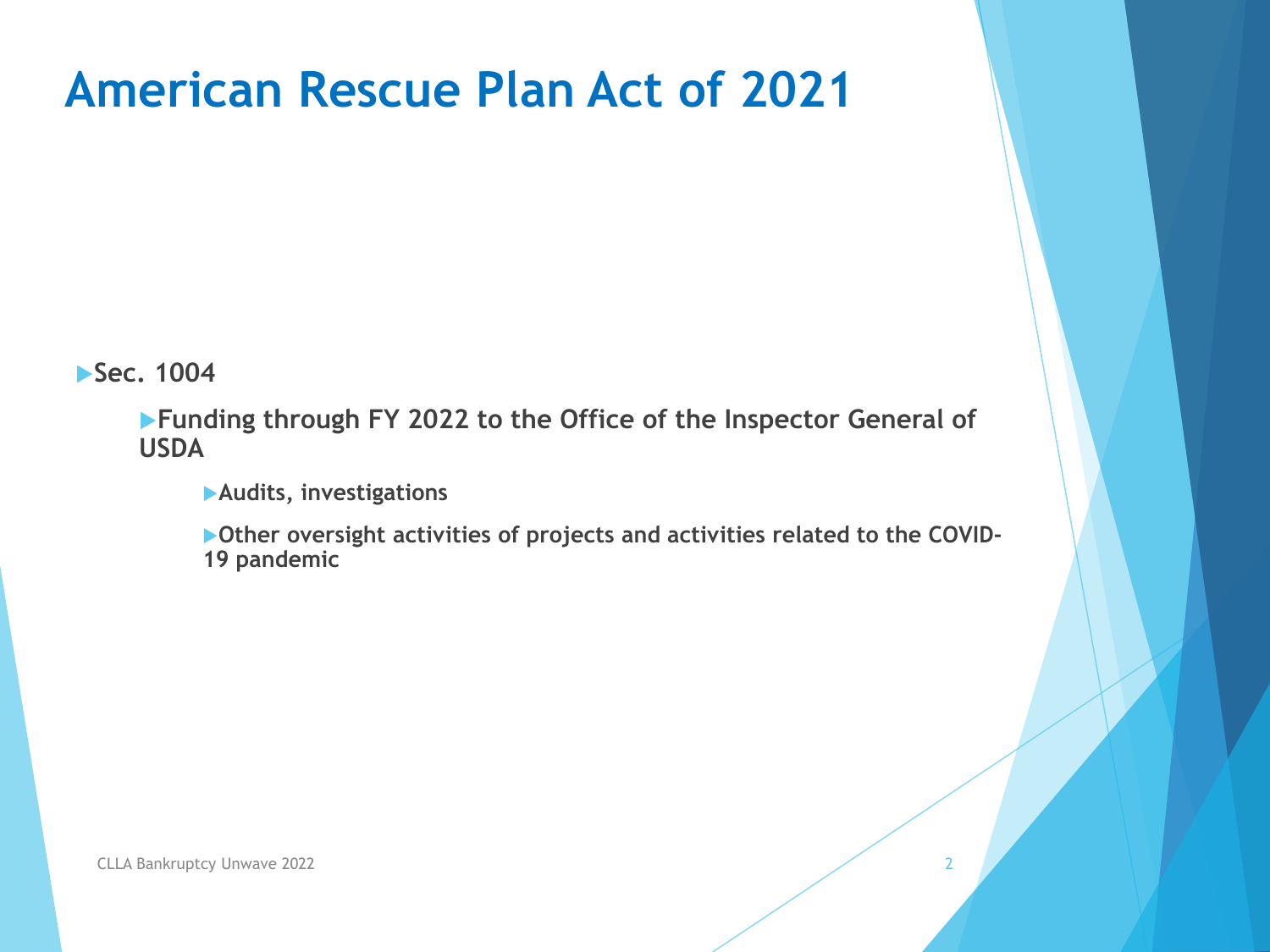**Sec. 1005** 

**Funding for USDA to pay off outstanding farm loan debts of socially disadvantaged farmers and ranchers.**

**Requires USDA to use specified amounts of the funding to**

**Conduct animal surveillance and monitoring related to COVID-19**

**Reduce overtime inspection costs borne by federally inspected small and very small meat, poultry or egg processors**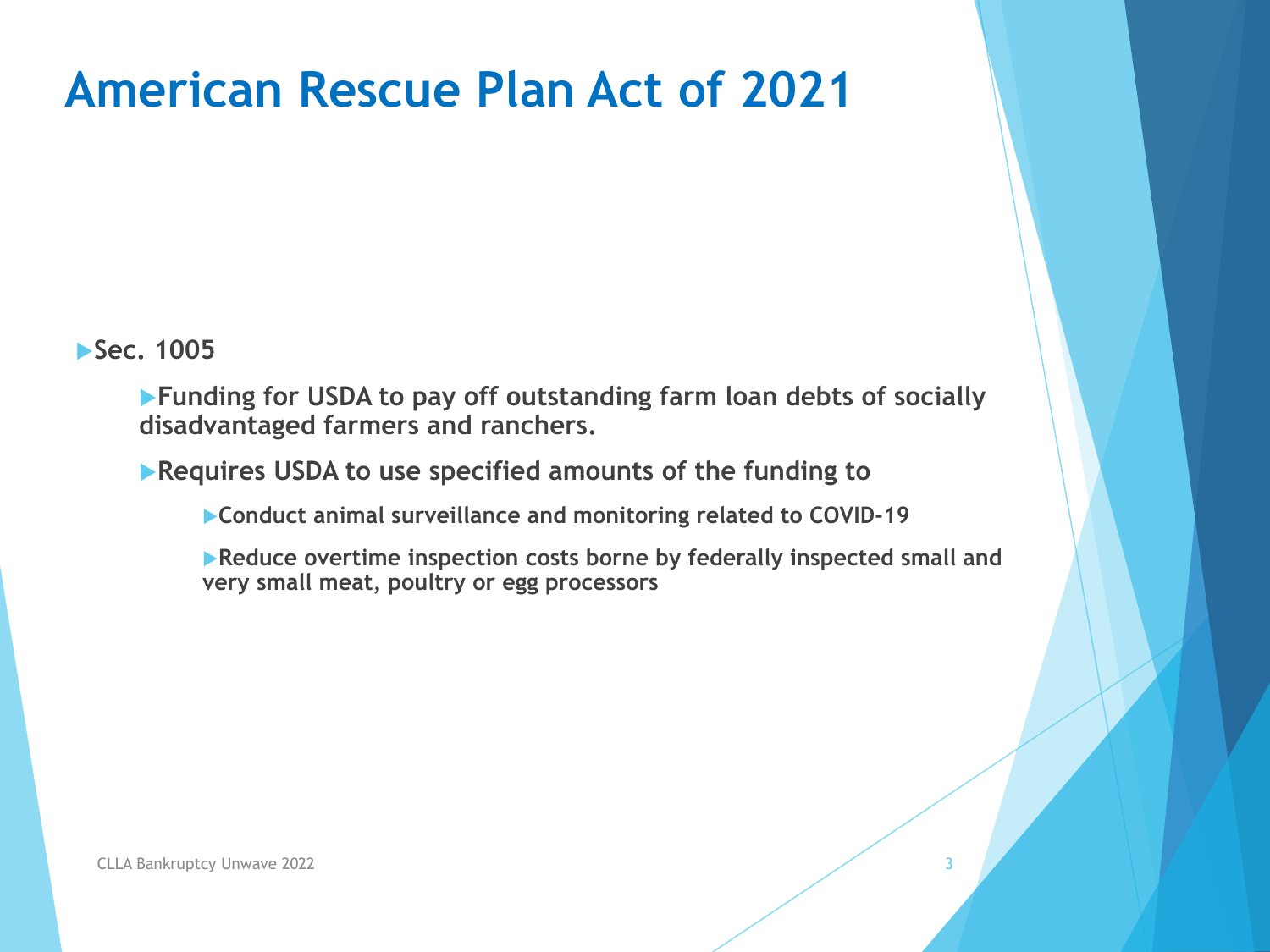**Sec. 9651** 

**Allows employers whose businesses were affected by the COVID-19 pandemic and who experienced a reduction of gross receipts due to the pandemic a payroll tax credit for 70% of employee wages in a calendar quarter**

**Credit may not exceed \$50,000 for startup businesses and the amount of employee wages taken into account for purposes of the credit**

**May not exceed \$10,000 in any calendar quarter**

**Applies to wages paid after June 30,2021 and before January 1, 2022**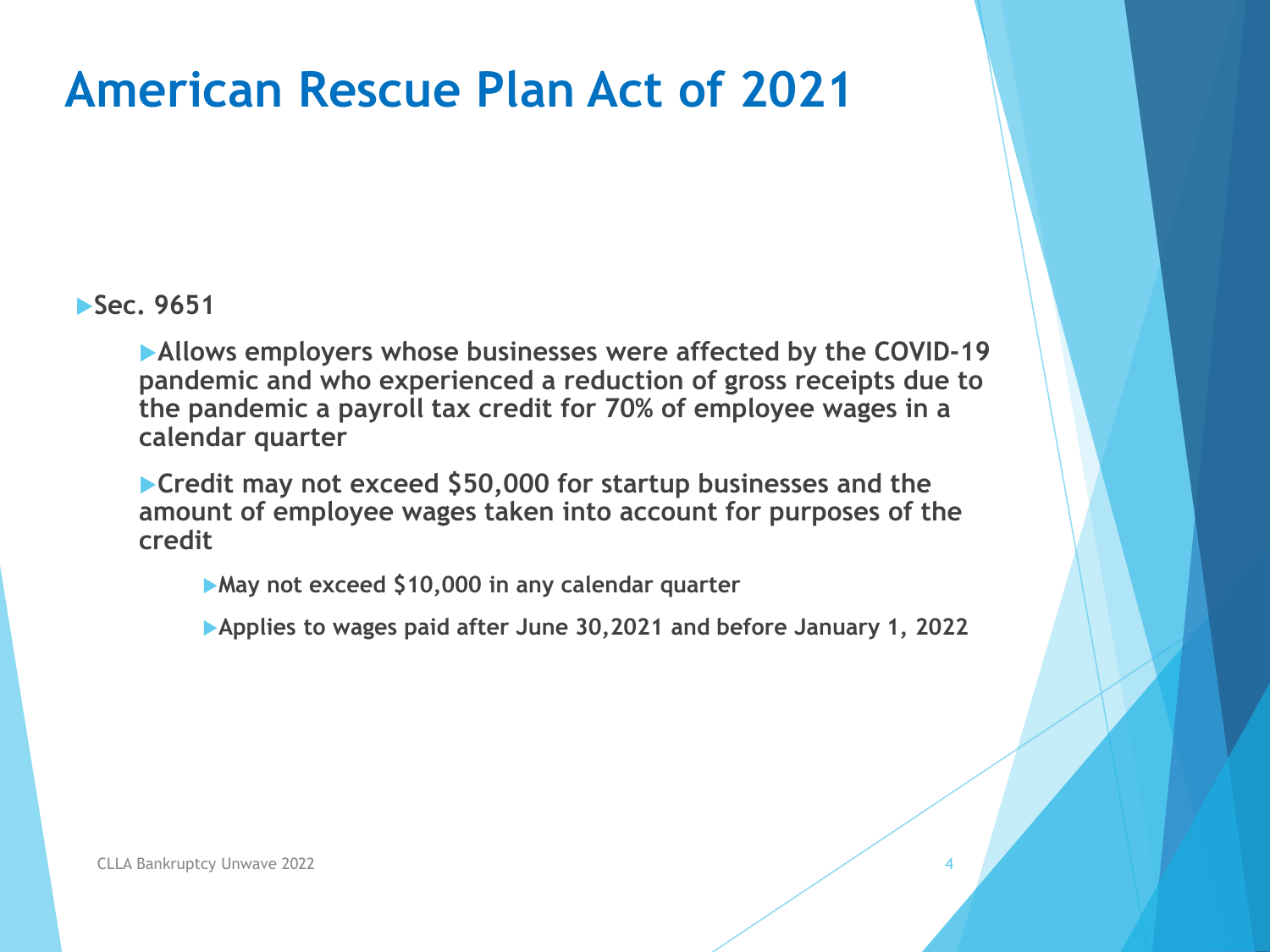# **Commercial Eviction and Foreclosure Proceedings**

**Temporary rules promulgated by many states to protect commercial businesses from eviction and foreclosure proceedings.** 

**New York "COVID-19 Emergency Protect our Small Businesses Act of 2021. No longer effective as of January 16,2022.**

**California "Tenant, Homeowner and Small Landlord Relief and Stabilization Act of 2020. Ended on September 30, 2021**

**Governor Executive Orders placed temporary moratorium on these actions. Most have now been lifted.**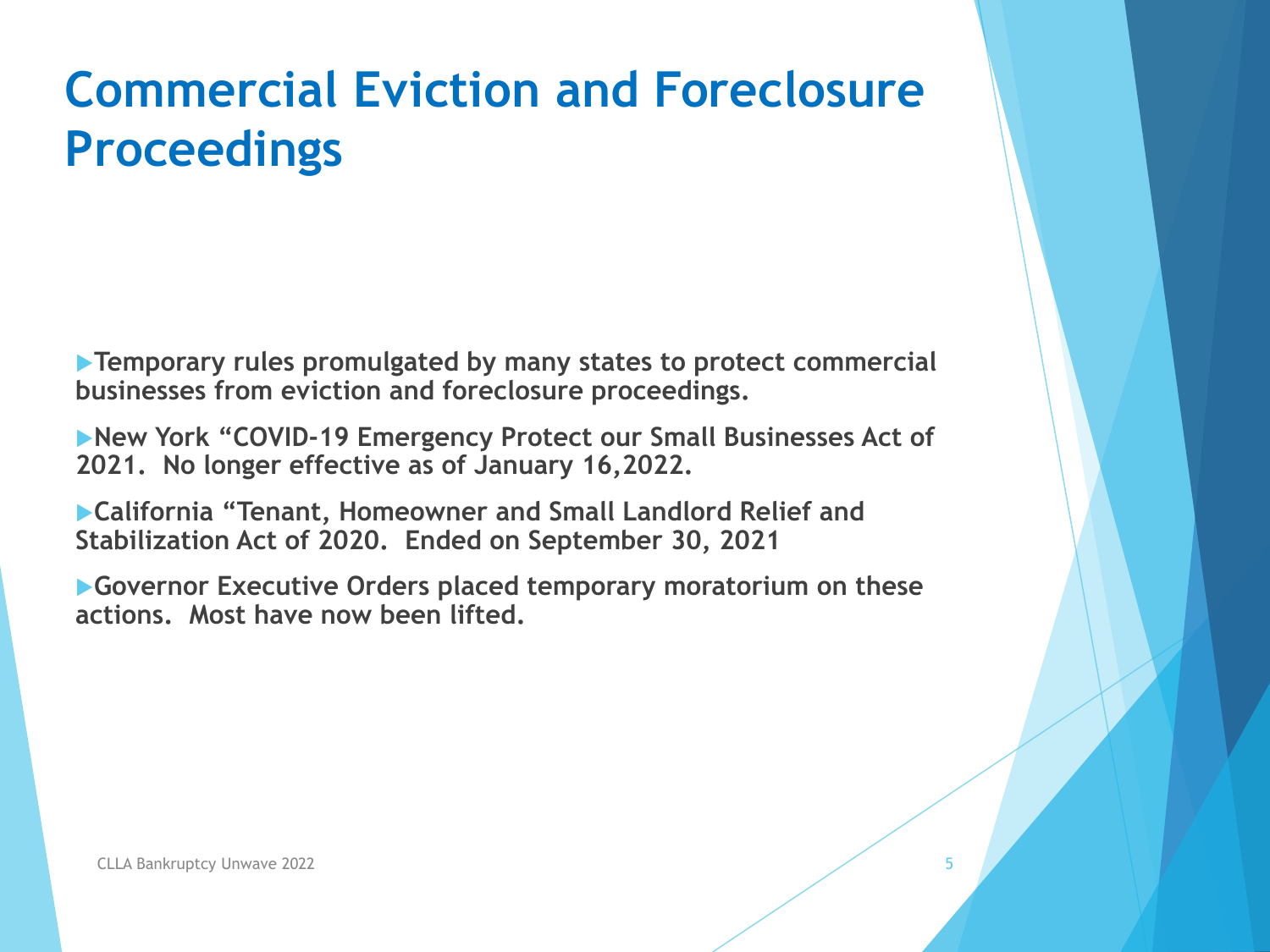# **Commercial Eviction and Foreclosure Proceedings**

**Will Single Asset Real Estate Filings become necessary to protect**

- **landlords**
- **Restaurants**
- **others?**

**Have** *force majeure* **clauses hurt or helped businesses – a debate?**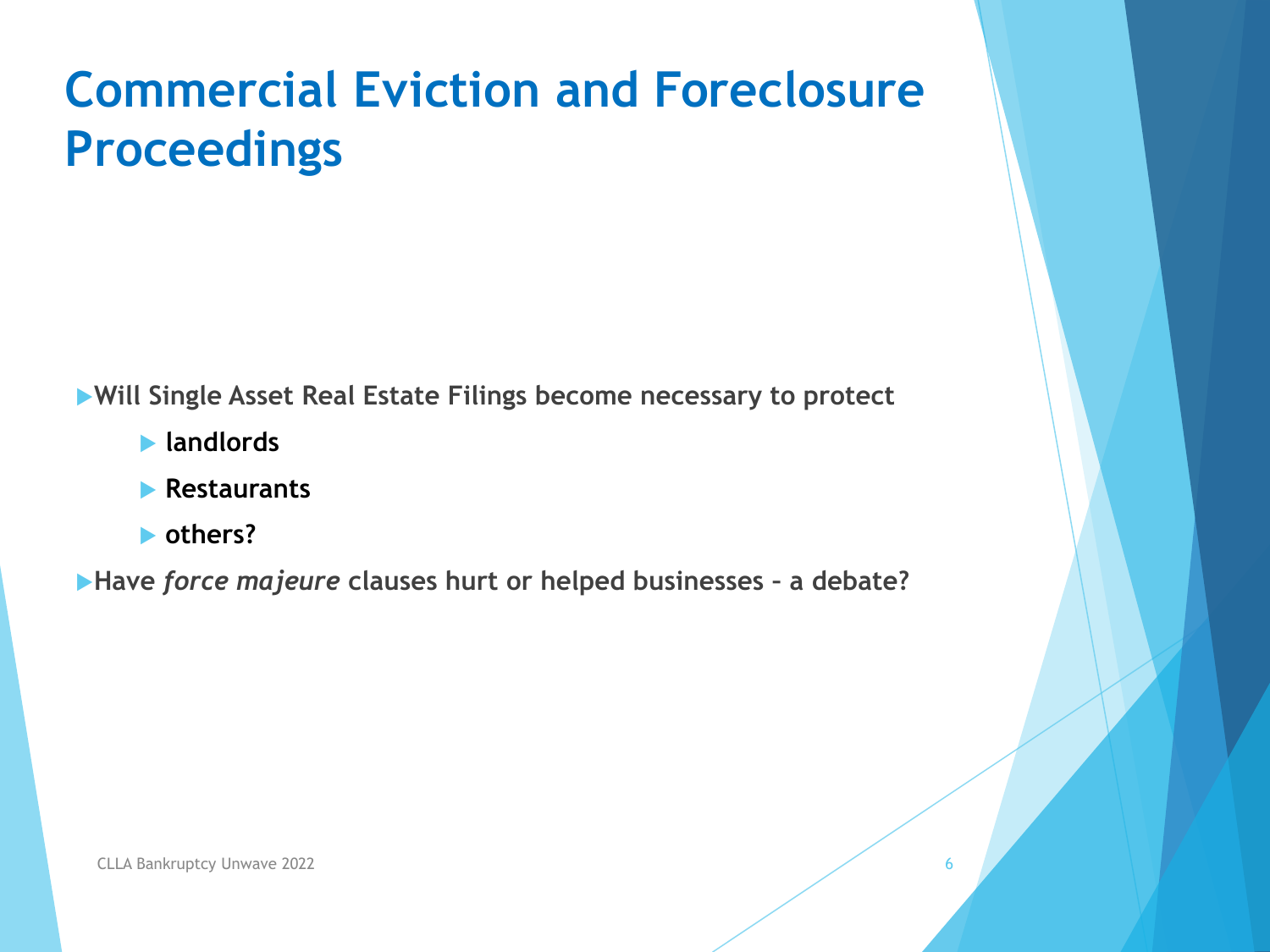# **The Snowball Effect**

**One Chapter 11 may lead to others**

**H.H. Gregg shuttered many retail locations**

**Washington Place Indiana (a landlord of H.H. Gregg) put into Receivership and compelled to file Chapter 11**

**Is this a single asset real estate filing?**

**Will Single Asset Real Estate Filings become necessary to protect**

- **landlords**
- **Restaurants**
- **others?**

**Have** *force majeure* **clauses hurt or helped businesses – a debate?**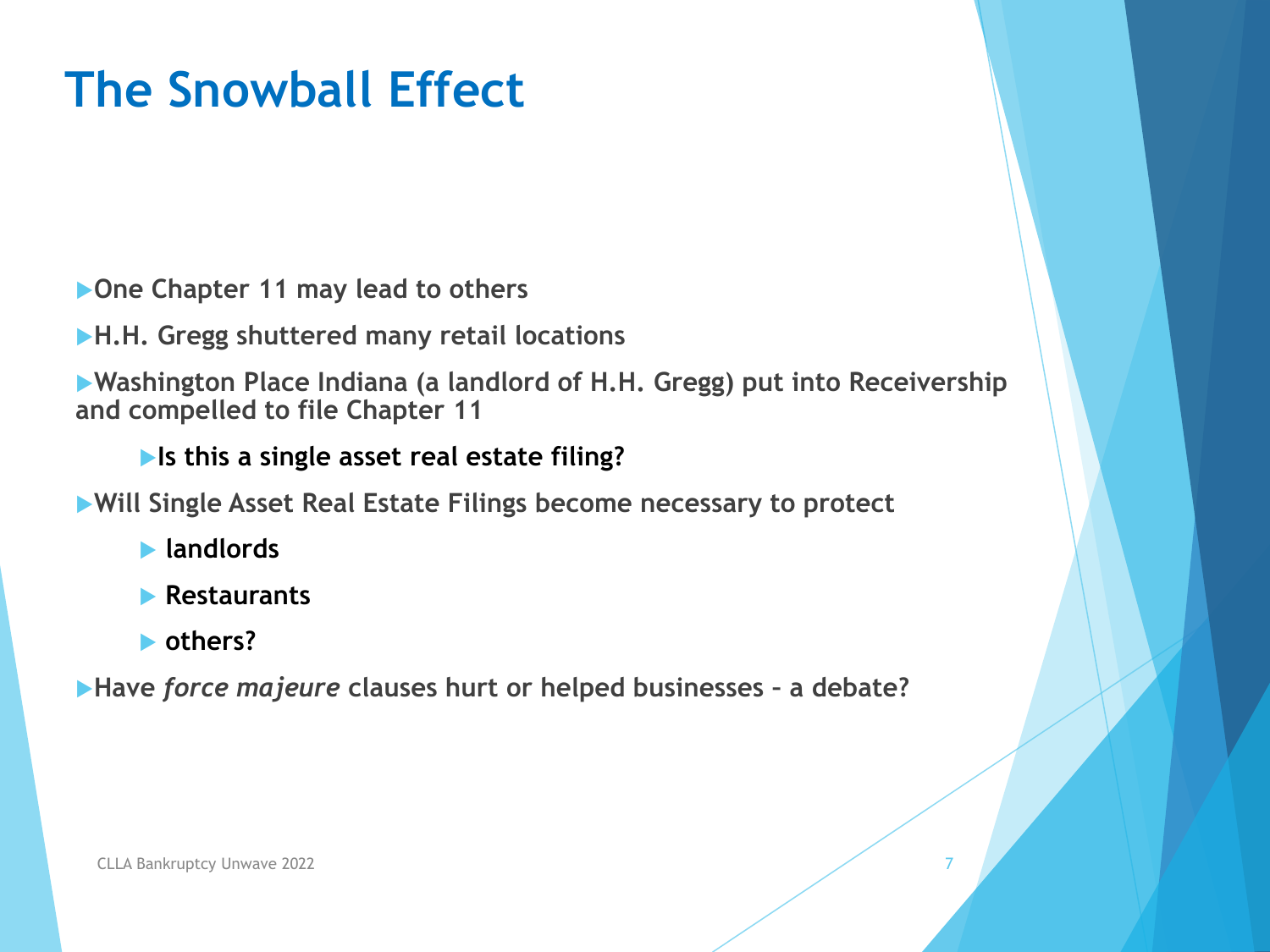# **Small Business Reorganization Act (Sub-Chapter V)**

**COVID-19 Bankruptcy Relief Extension Act, extended the increased debt limit to \$7.5 million**

**Expired on March 31, 2022**

**Sub-Chapter V debt limits now reverted to \$2,725,625**

**Bankruptcy Threshold Adjustment and Technical Corrections Act [S.3823]**

**Introduced to make the \$7,500,000 threshold permanent**

**Amended to extend for two more years to March 31, 2024**

**Extension will be retroactive to March 31, 2022**

**Passed by the U.S. Senate on April 7, 2022**

**Awaiting House Passage and Signature by the President**

**Will Sub-Chapter V filings increase or decrease if the limit is extended – a debate?**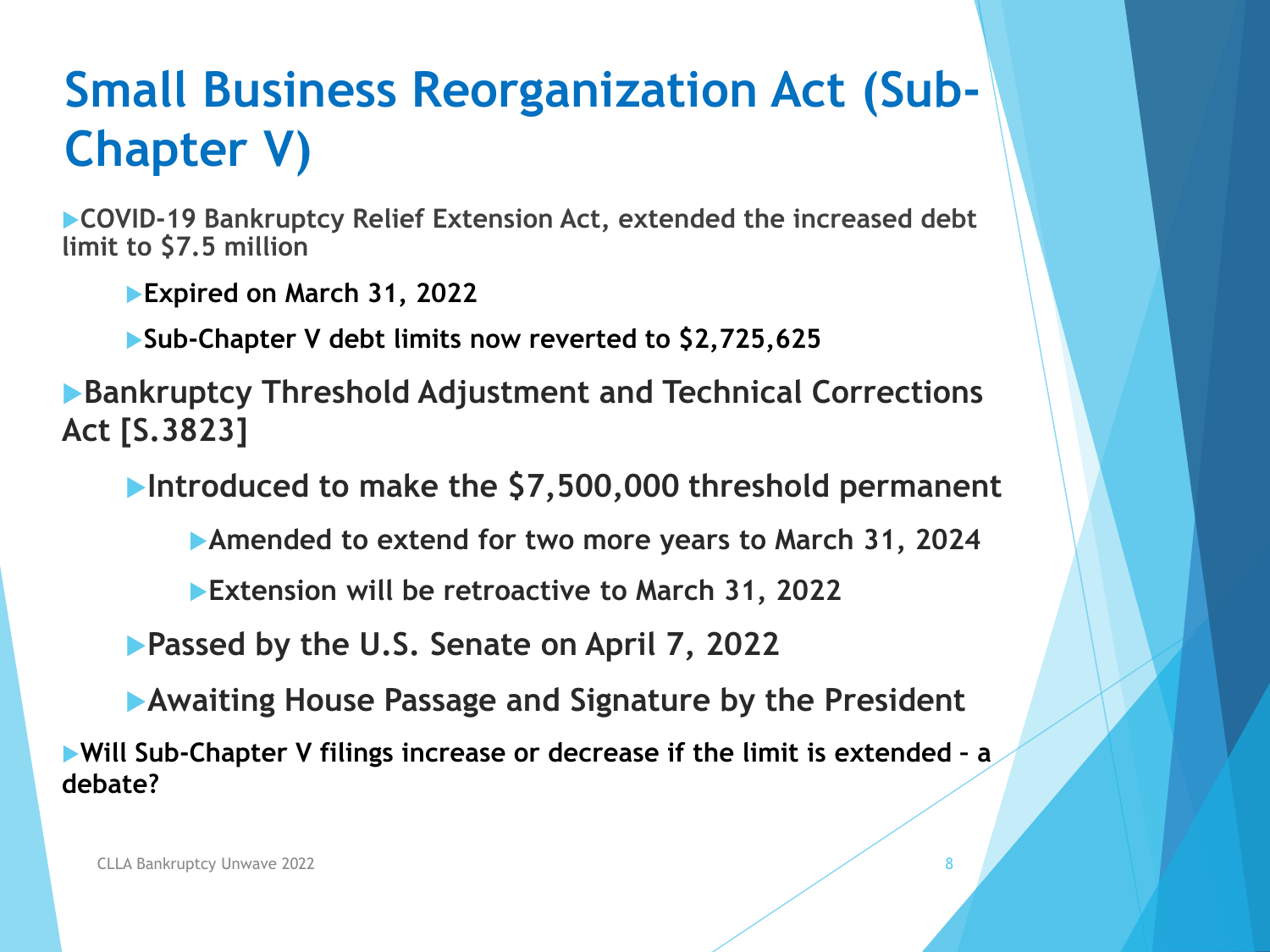# **Chapter 11 Filings in 2022**

**Commercial Chapter 11 filings in January and February 2022 were less than one-half the number of filings for those months in 2021**

▶ 1,805 total commercial filings in March represented a 26 percent **increase from the 1,428 total commercial filings during the previous month.** 

**Commercial chapter 11 filings increased 38 percent in March to 292 from the 203 commercial chapter 11 filings in February.** 

**Small business filings, captured as subchapter V elections within chapter 11, increased 51 percent to 178 in March from 118 in February.**

**The 81 subchapter V elections filed during the week of March 21 represented the highest weekly total ever, eclipsing the previous record of 71 filed during the same week last year.**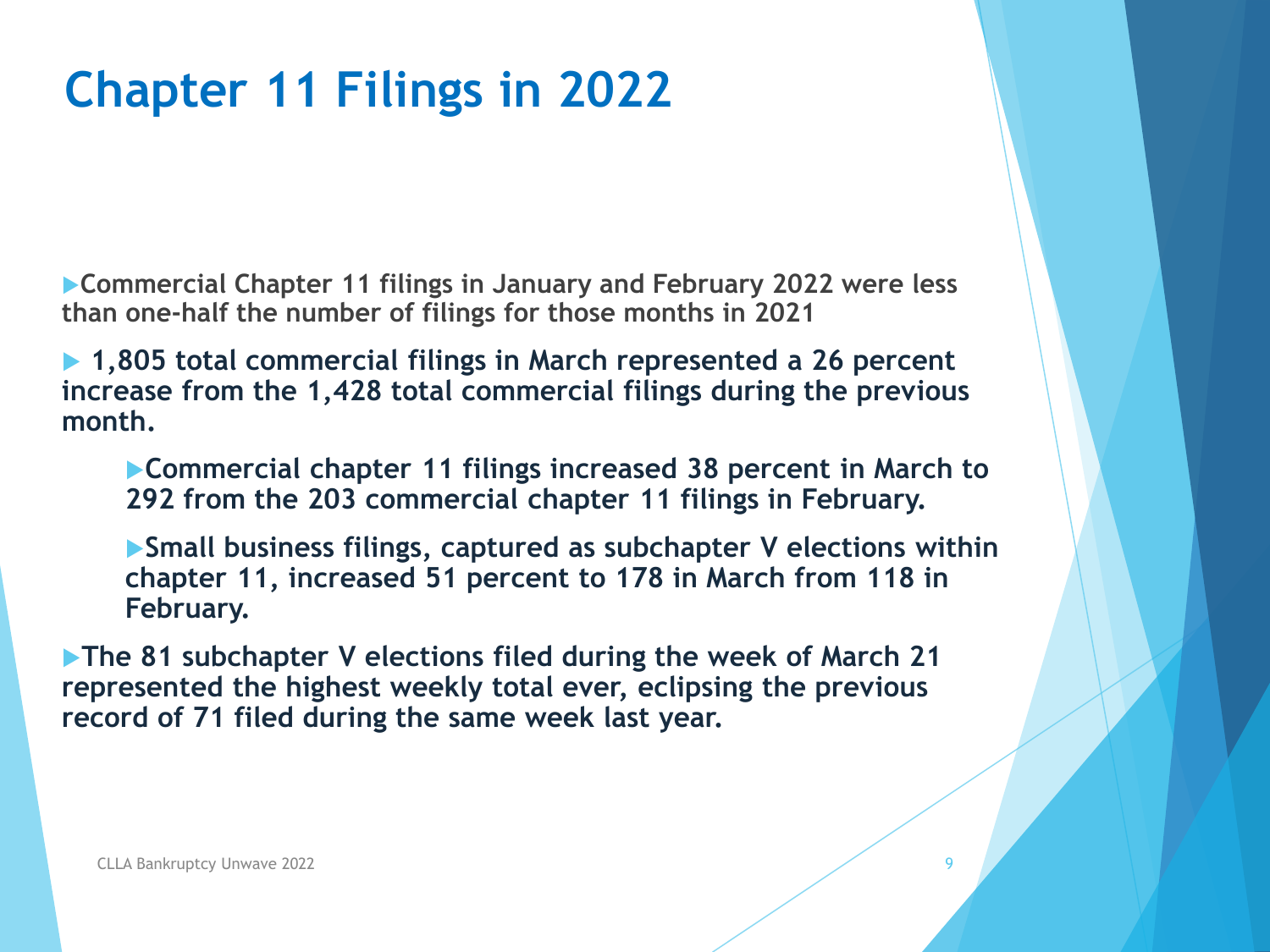## **The Effect of Supply Chain Issues on Bankruptcy Filings**

- **Which came first?**
	- **Did inflation cause the supply chain issues?**
	- **Did the supply chain issues cause inflation?**
- **Inflation increases**
	- **Will they continue**
	- **How has the U.S. Economy been impacted by the war in Ukraine**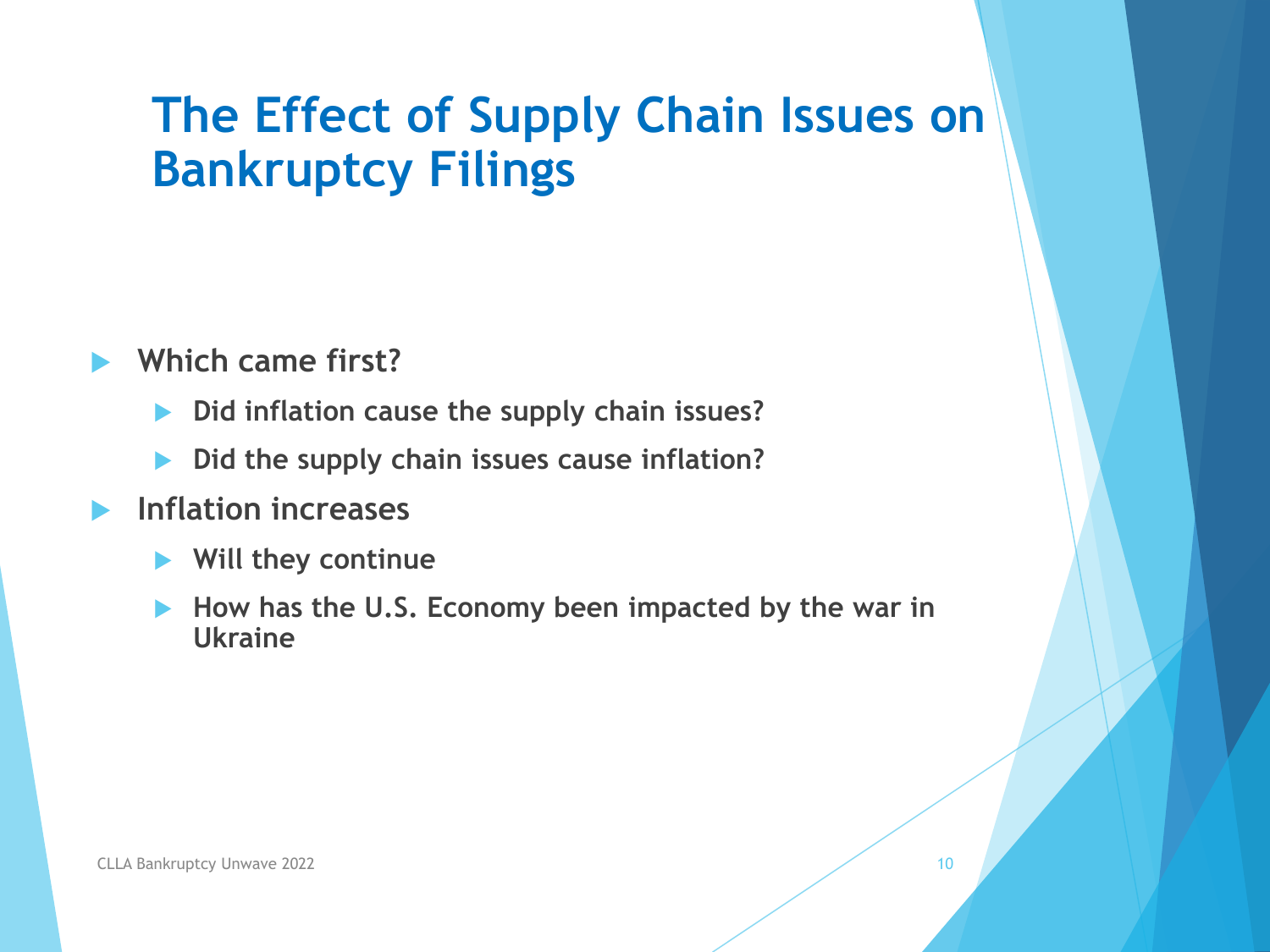#### **Does a Personal Guarantor Qualify as a Small Business under the SBRA?**

**A personal guarantor may be deemed to be**

- **Engaged in commercial or business activities**
- **An affiliate of A small business corporation or LLC**
- **Some filings by individuals have been contested**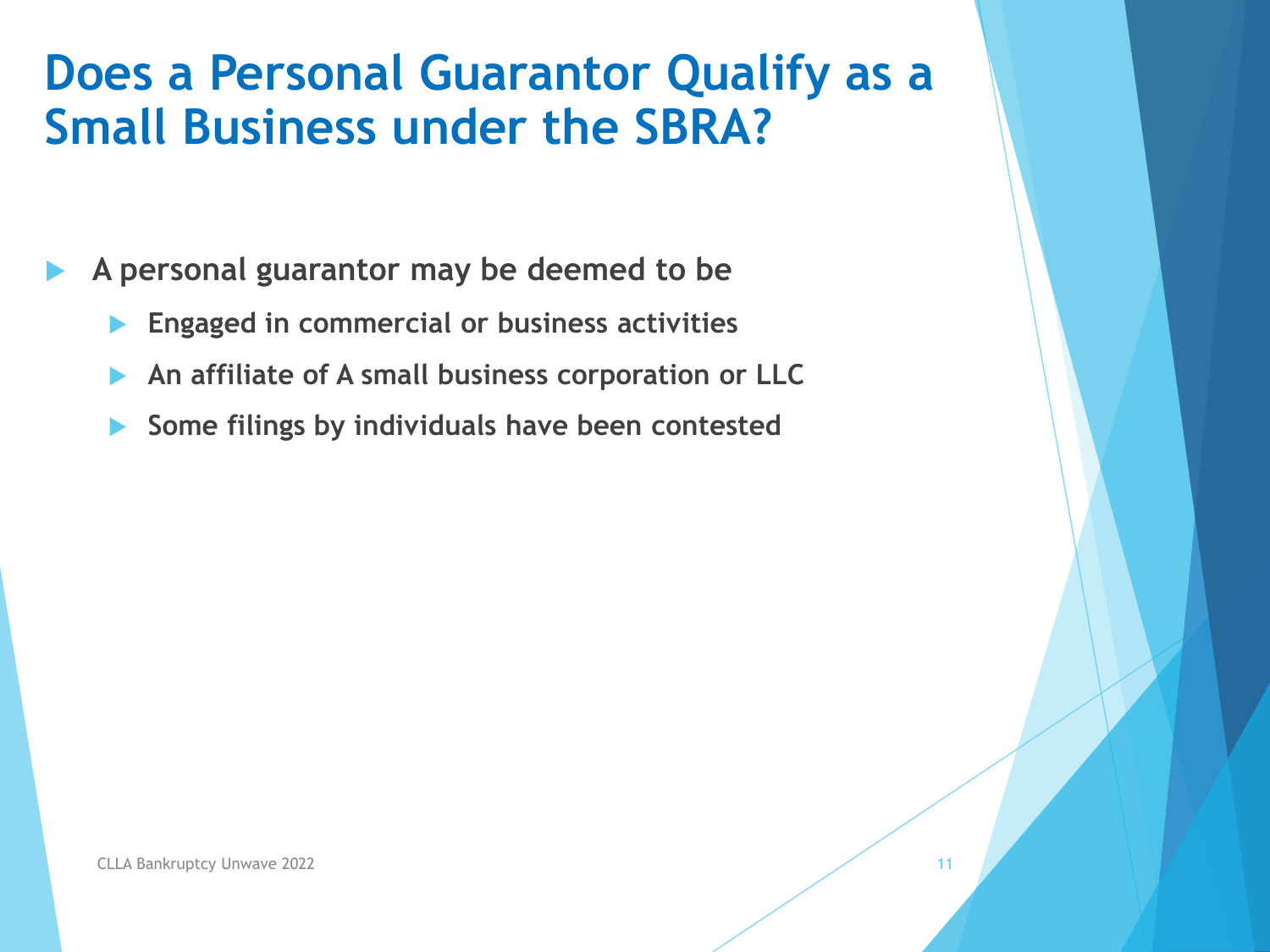# **Increases in Chapter 11 Proceedings with NO New PPP or Stimulus Programs in Sight**

**Paycheck Protection Program helped many small and large businesses keep their doors open during the pandemic**

**A look at how the Bankruptcy Courts viewed PPP loans and eligibility for chapter 11 debtors**

**Will there be an increase in chapter 11 filings now that there are no new PPP loans in sight?**